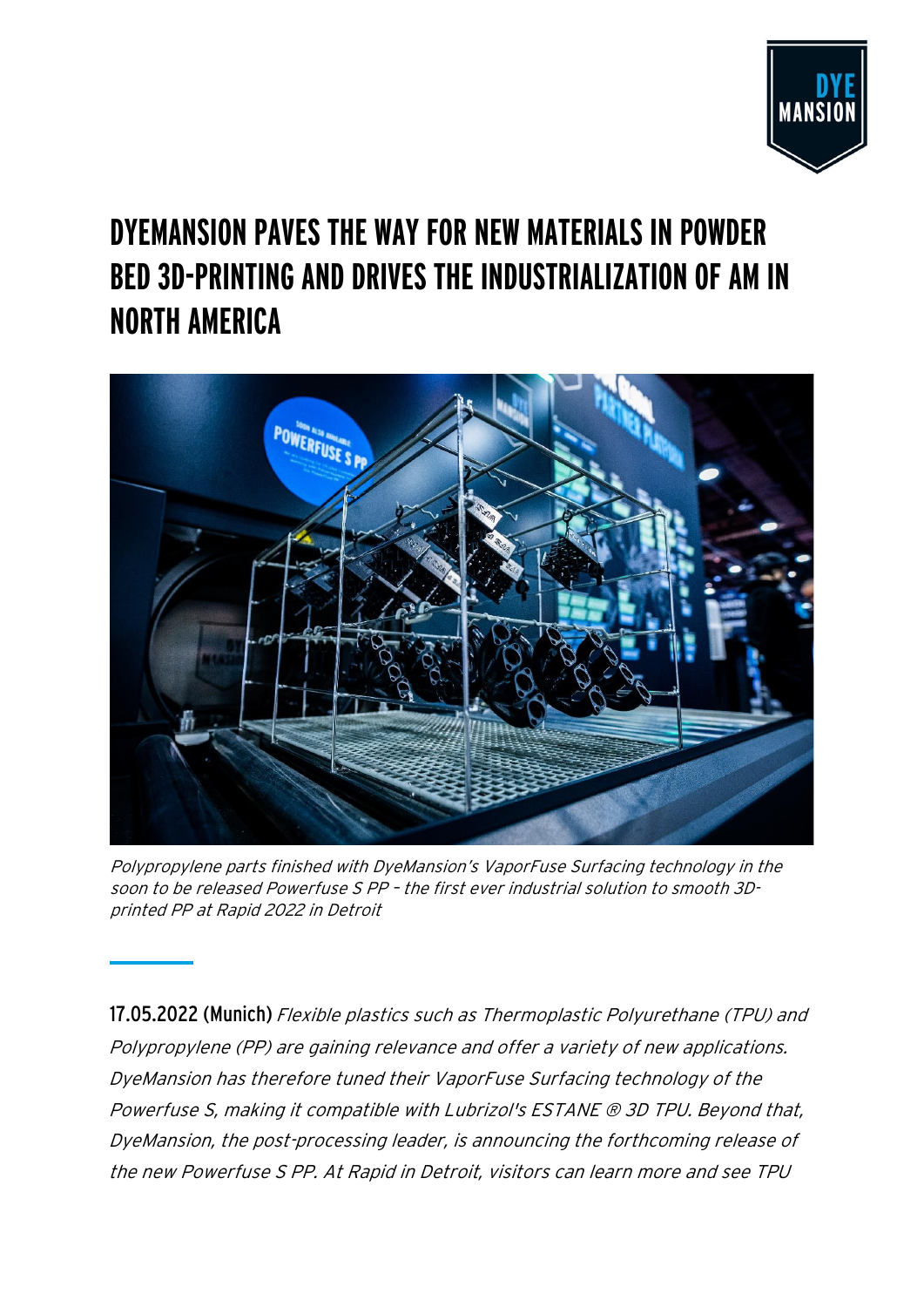

parts which have been finished with the Powerfuse S and Polypropylene parts from the soon to be released Powerfuse S PP.

### **ANNOUNCING THE LAUNCH OF THE NEW POWERFUSE S PP A SPECIAL VERSION OF THE POWERFUSE S AND THE FIRST-EVER SYSTEM TO SMOOTH 3D-PRINTED PP**

The preparations for the launch of this new solution are already in full swing. Currently, DyeMansion is qualifying customers for the pilot phase. The system is to be officially revealed at Formnext 2022 later this year. According to market experts who have seen the first parts, the technology behind the Powerfuse S PP is already achieving a PP surface quality standard suitable for industrial use today. Vapor polishing improves the mechanical properties of polypropylene parts – the outcome is sealed, washable surfaces that are visually and functionally on a par with injection molded parts. This makes completely new applications possible.

"One of the biggest limitations in Additive Manufacturing is material availability. Enabling the industrial use of PP will be a big driver for further growth in our industry. We are very happy that we found a way to provide injection molding like surfaces and enhanced properties through our Powerfuse S PP and we are very much looking forward to seeing the first high-volume use cases soon", says Felix Ewald CEO and CO-Founder of DyeMansion.

The technical specifications of the special Powerfuse S PP are nearly identical to the current Powerfuse S version. DyeMansion specially developed the solvent for PP materials. It is green as well as biobased and fulfills DyeMansion's principle of economic sustainability. This new solvent has already been successfully tested with all common PP materials on the market so far from HP, BASF, EOS, ALM, Prodways,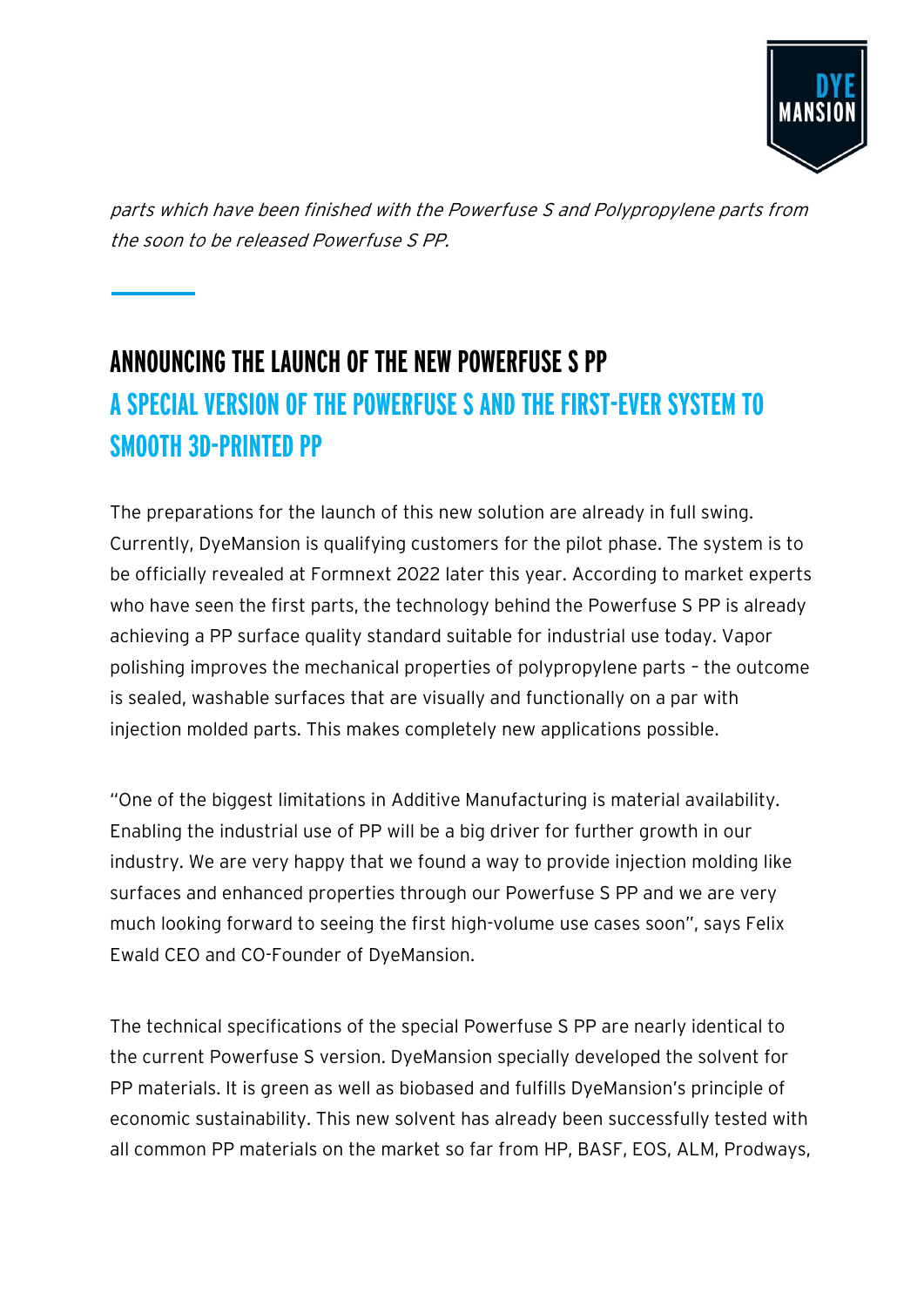

AM Polymers or Covestro. Visitors can see parts for themselves at the DyeMansion booth 1920 at Rapid in Detroit from May 17-19.

## **A NEW PROCESS FOR SMOOTHING AVAILABLE FOR THE POWERFUSE S: LUBRIZOL'S ESTANE ® 3D TPU**



Quatro Prosthetic Sock Inlay – produced out of Lubrizol ESTANE ® 3D TPU with HP Multi Jet Fusion and finished with DyeMansion's VaporFuse Surfacing technology in the Powerfuse S at Rapid 2022 in Detroit

Another big step for VaporFuse Surfacing is the compatibility with Lubrizol's ESTANE ® 3D TPU. This material is characterized by abrasion resistance and high mechanical properties which tend to complicate traditional vapor polishing. DyeMansion has been able to create a new program for their Powerfuse S system –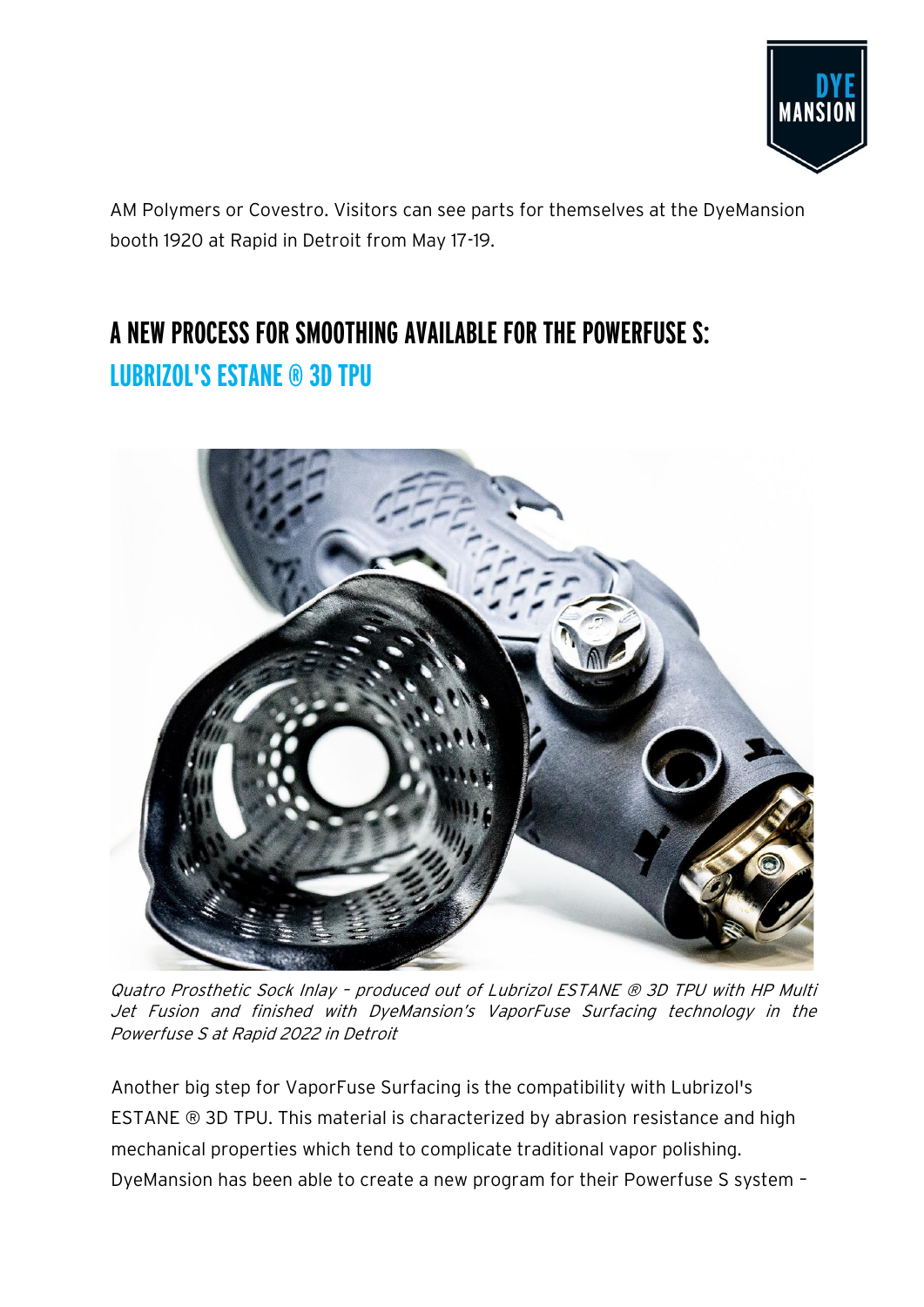

designed specifically for this TPU. This new program adds another TPU to Powerfuse's material portfolio alongside existing TPUs such as from BASF.

The brand-new process is available immediately, reducing surface roughness to a minimum; sealing the surface of TPU parts making them ready to use in fields like Orthotics, automotive applications, and many more. At Rapid, visitors can see firsthand one of the first applications using this material - finished with the DyeMansion Print-to-Product workflow: the Quatro Prosthetic Sock from the Colorado-based medical tech company Quorum.

ESTANE ® is a registered trademark property of The Lubrizol Corporation.

#### **A STRONG PRESENCE OF DYEMANSION'S POST-PROCESSING TECH AT RAPID 2022**

Under the motto "We deliver the finishes your parts deserve", DyeMansion is proving once again this year at Rapid that finishing is not just about single surface finishing products, but about providing users of industrial 3D-printing with a complete, fully integrated workflow. In addition to the various surface finishing solutions such as the Powershot S and the Powerfuse S, trade show visitors will also be able to experience DyeMansion's solutions for depowdering and dyeing "live and in color."

On May 18, DyeMansion will have a joint presentation with their production partner Stratasys Direct Manufacturing - the largest service provider in North America. "From the Racetrack to the Manufacturing Line: How to get beautiful highperformance parts in serial production (NASCAR case study)" is the title of the session where Head of Application Consulting Mike Schorr together with Kevin Sheehy from Stratasys will give insights into an exciting automotive application. CATi and GoEngineer, two of the six North American Stratasys resellers of DyeMansion solutions will exhibit at Rapid as well.

"I am delighted to welcome six new partners in the United States to the DyeMansion Sales Partner platform. The consequent execution of our reseller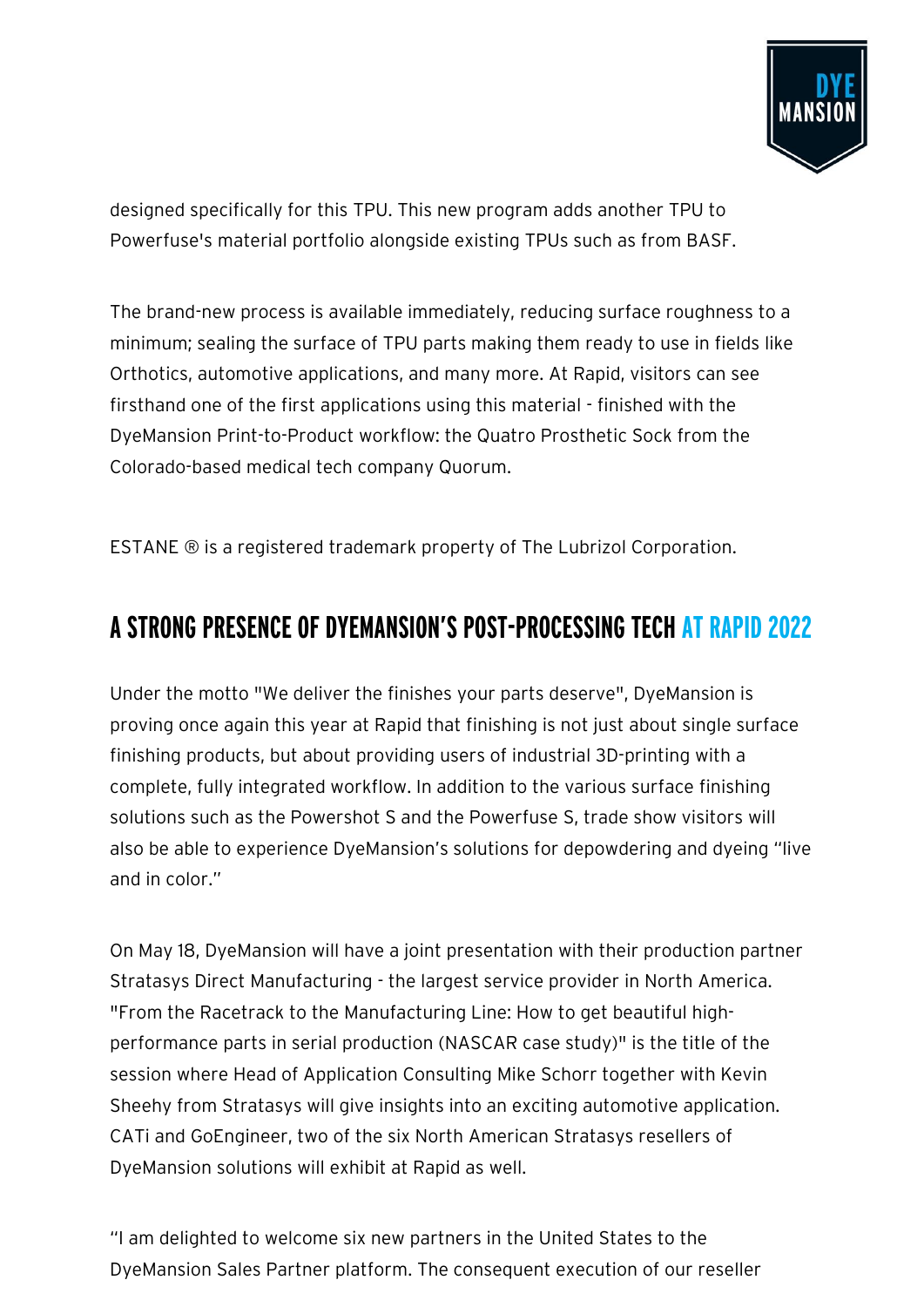

centric go-to-market strategy is highly valued by our customers around the world. Together with our partners, we make end-use part-specific consulting and the respective leading DyeMansion Print-to-Product workflow solutions available to all Additive Manufacturing users", tells Kai Witter, Chief Customer Officer at DyeMansion.

#### **ABOUT DYEMANSION**

DyeMansion is the global leader in post-processing solutions for industrial polymer 3D-printing that turn 3D-printed raw parts into high-value products. From perfect fit eyewear to personalized car interiors, their technology makes 3D-printed products become a part of our everyday life. Starting in 2015 with the first industrial coloring solution for powder bed fusion parts, the Munich-based company extended its portfolio with advanced part cleaning and surfacing solutions for a wider range of 3D-printing technologies in the field of plastics. Today, DyeMansion's Print-to-Product workflow combines industry-leading hardware with the widest range of color and surfacing options on the market. Their systems are applicable for Industry 4.0 and can be integrated seamlessly into various production processes. The ability to provide a flexible solution for both small batches and high volumes makes DyeMansion a trusted partner for future factories. Through close collaboration with customers across all industries, the 3D-finishing technology and expertise continuously grow with the market. Reduced cost per part, unmatched quality, and high sustainability are core values that drive each innovation of the fast-growing company. In addition to these principles, finding the right finish for every application is what drives them.

Learn more about DyeMansion and visi[t www.dyemansion.com,](http://www.dyemansion.com/) [LinkedIn,](https://www.linkedin.com/company/dyemansion) [Instagram,](https://www.instagram.com/wearedyemansion/) [Twitter](https://twitter.com/WeAreDyeMansion/) o[r YouTube.](https://www.youtube.com/c/DyeMansion)